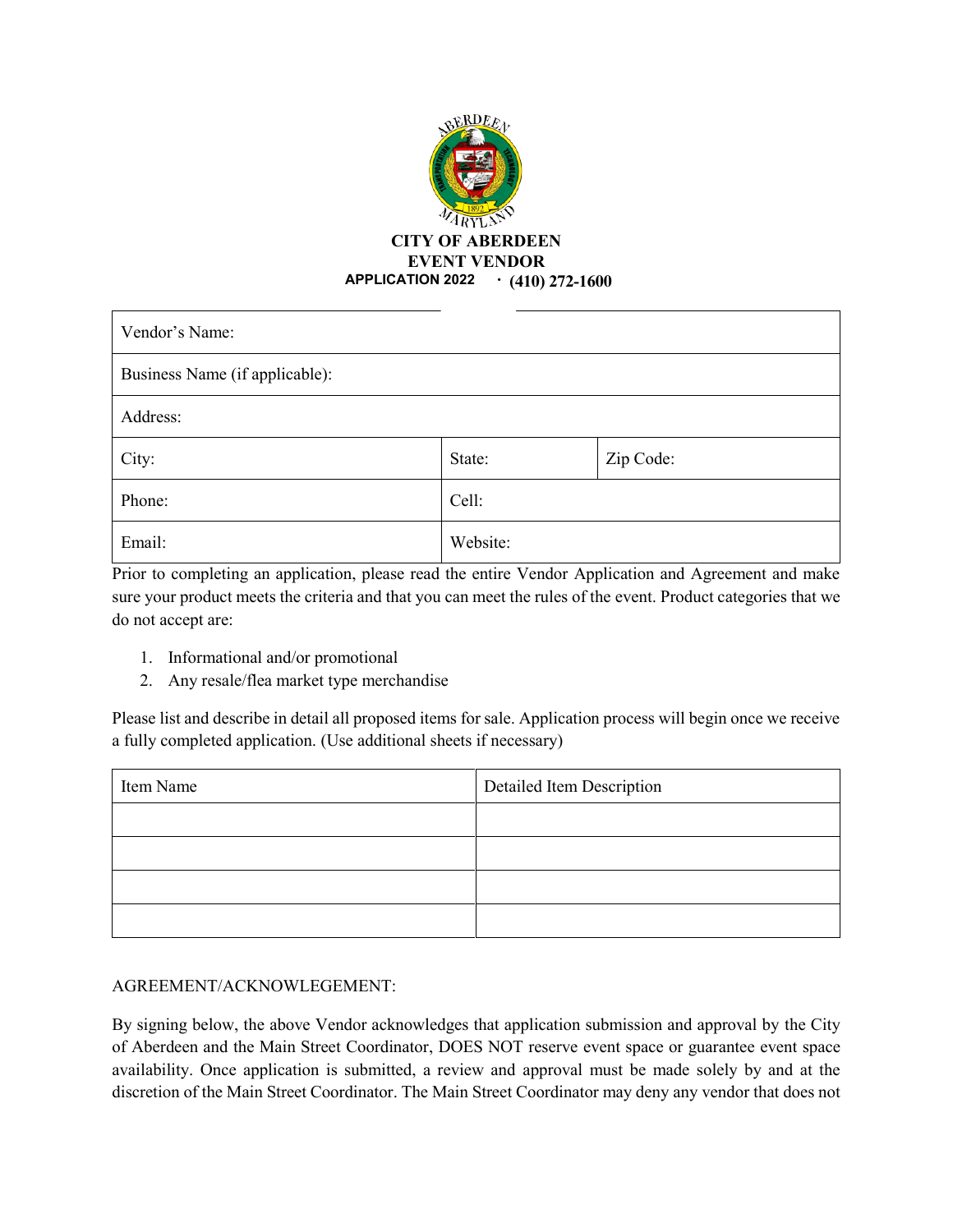meet the needs of the product quality standards and this is observed on a case by case basis. Event space is limited by product category. The Main Street Coordinator is able to cancel or modify this agreement at any time. Vendor acknowledges that such Policies and Procedures may be amended from time to time in writing in a timely manner by the Main Street Coordinator and agrees to abide by the terms of any such amendments. Violation of such amended Policies and Procedures may result in loss of the City of Aberdeen Event rental privileges.

## **Hold Harmless/Indemnification/Copyright Agreement**

Vendor shall indemnify and hold harmless the City of Aberdeen and Main Street Coordinator, from and against any and all liability, claims, demands, damages, expenses, fees, fines, penalties, suits, proceedings, actions and costs of actions, including attorney's fees for trial and on appeal, of any kind or nature arising out of or in any way connected with this Contract or Vendor's use of the space(s), sale of goods or conduct of business by Vendor, its agents, servants, employees, customers, patrons or invitees or any act or omission of Vendor, its agents, servants, employees, customers, patrons or invitees.

Vendor is responsible for all monies collected from the sale of Vendor's goods plus collecting and reporting of sales tax. The City of Aberdeen and the Main Street Coordinator are in no way responsible for any lost or stolen monies or items.

Vendor assumes all costs arising from the use of patented, trademarked, or copyrighted materials, equipment, devised, processes, or dramatic rights used on or incorporated in the conduct of any Vendor at or related to its operations at the event; and Vendor agrees to indemnify and hold harmless the City of Aberdeen and Main Street Coordinator from all damages, costs and expenses in law or equity for or on account of any patented, trademarked, or copyrighted materials, equipment, devices, processes, or dramatic rights furnished or used by Vendor in connection with this Agreement and will defend the City of Aberdeen and Main Street Coordinator from any such suit or action, regardless of whether it be groundless or fraudulent.

This Agreement has been entered into in Aberdeen, Maryland and shall be construed in accordance with the laws of Maryland.

Signature below indicates that Vendor has carefully read and understands all of the above terms and requirements and the attached as Exhibit "A", Event Policies and Procedures, and incorporated herein by reference, and that any violation of such may result in the loss of future City of Aberdeen Event rental privileges.

| Vendor Signature |
|------------------|
|------------------|

Print name \_\_\_\_\_\_\_\_\_\_\_\_\_\_\_\_\_\_\_\_\_\_\_\_\_\_\_\_\_\_\_\_\_\_Date\_\_\_\_\_\_\_\_\_\_\_\_\_\_\_\_\_\_\_\_\_\_\_\_\_\_\_\_\_\_\_\_\_\_\_\_\_

Vendor fees in the amount of \$20 are to be paid before the event date and should be made out to the City of Aberdeen 60 North Parke Street Aberdeen, Maryland 21001.**A \$30 fee WILL be imposed for returned checks and the vendor privilege of this form of payment will be discontinued.** Credit cards are not accepted. Please note, vendors are required to supply their own materials for setup.